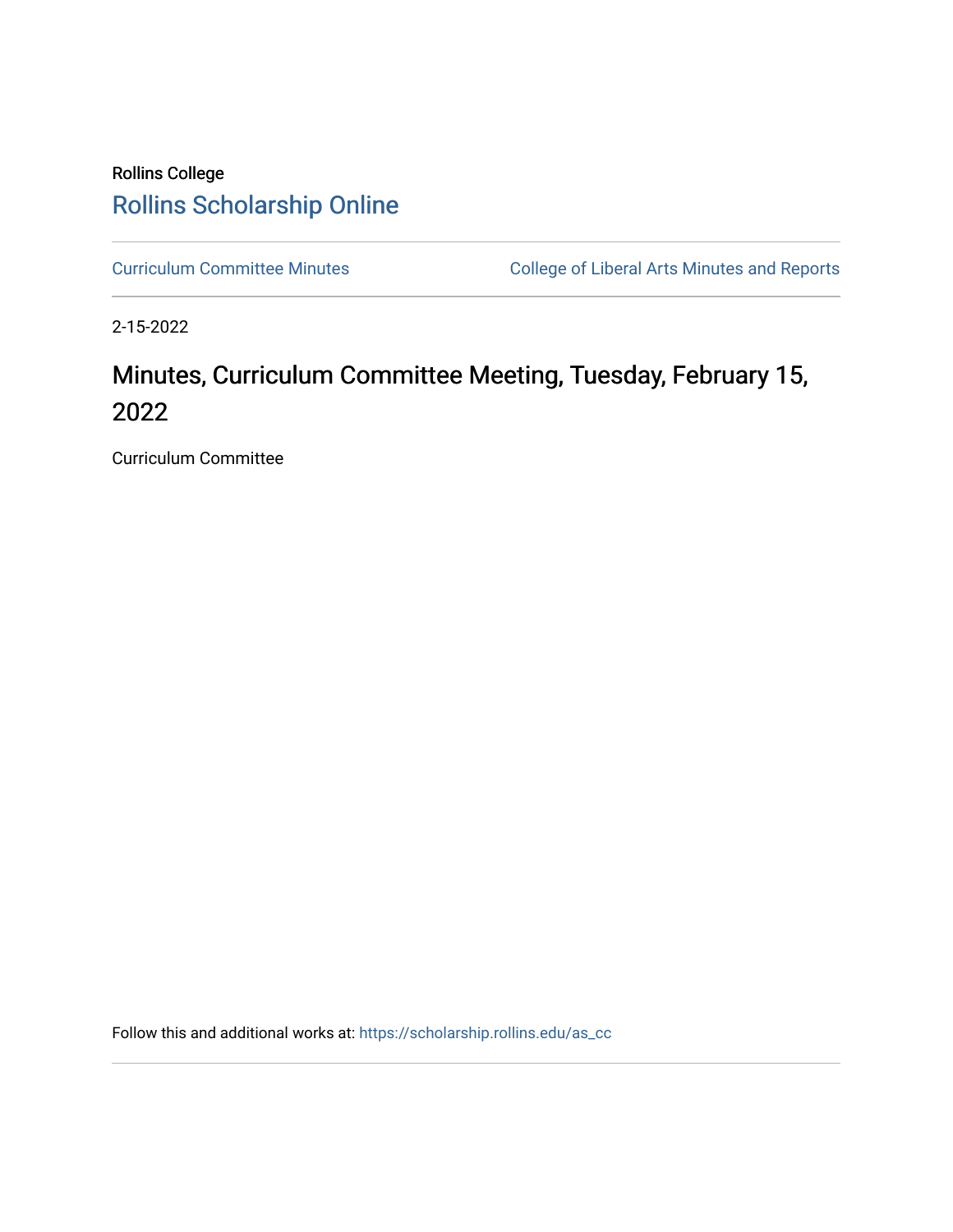#### Curriculum Committee Meeting Minutes (Approved) Feb 15 2022

In attendance: Jill Jones (Chair), Ashley Kistler, Rochelle Elva, Samantha Fonseca-Douguet, Sarah Parsloe, Stephanie Henning, Zoe Pearson, Gloria Cook, Susan Montgomery, Robin Gerchman, Mark Heileman, Raghabendra KC, Rob Sanders, Yusheng Yao, Tiffany Griffin

I. Approval of Minutes from Feb 8 meeting, motion, seconded, approved

#### II. Announcements

- A. Jill Jones shared that in March we will have a discussion on the recommendations proposed by Curriculum Optimization Task Force including the 128-credit hour policy and the major policy.
- B. Ashley anticipates that 5 or 6 recommendations will be proposed from the report and the committee may need to consider multiple meetings to discuss them.
- III. Old Business
	- A. Jill Jones discusses the motion to strike the description of Practical Concentrations from the online catalogue. (Description below)
	- B. Ashley believes this it is more along the lines for students who create a self-designed major.
	- C. Stephanie expressed her support for removing the description.
	- D. Departmental concentrations fall under the purview of the departments.
	- E. Motion to approve the removal of the description of Practical Concentrations, seconded and motion passes.
	- F. Jill will research the next step to remove it from the catalogue.

#### **Practical Concentrations**

Students may also elect to complete sequences of courses identified as practical concentrations. Practical concentrations normally involve sixteen (16) to twenty-four (24) semester hours of study in at least two different disciplines, plus an internship. Practical concentrations both identify courses that are related in meaningful ways to specific vocational opportunities and make evident the connections among courses in different disciplines. Practical concentrations may require different course sequences for students, depending on their major.

Practical concentrations are offered on an 'as available' basis. Availability depends on the presence or absence of specific faculty. The College seeks to offer practical concentrations that will benefit its students, but does not guarantee that a particular practical concentration can be completed in each and every year. As with majors and minors, practical concentrations are noted on the student's academic transcript, but not on the diploma.

#### IV. New Business

- A. Transfer Student RCC Requirement (1 attachment) Ashley
	- i. Put the requirement on a one-year hiatus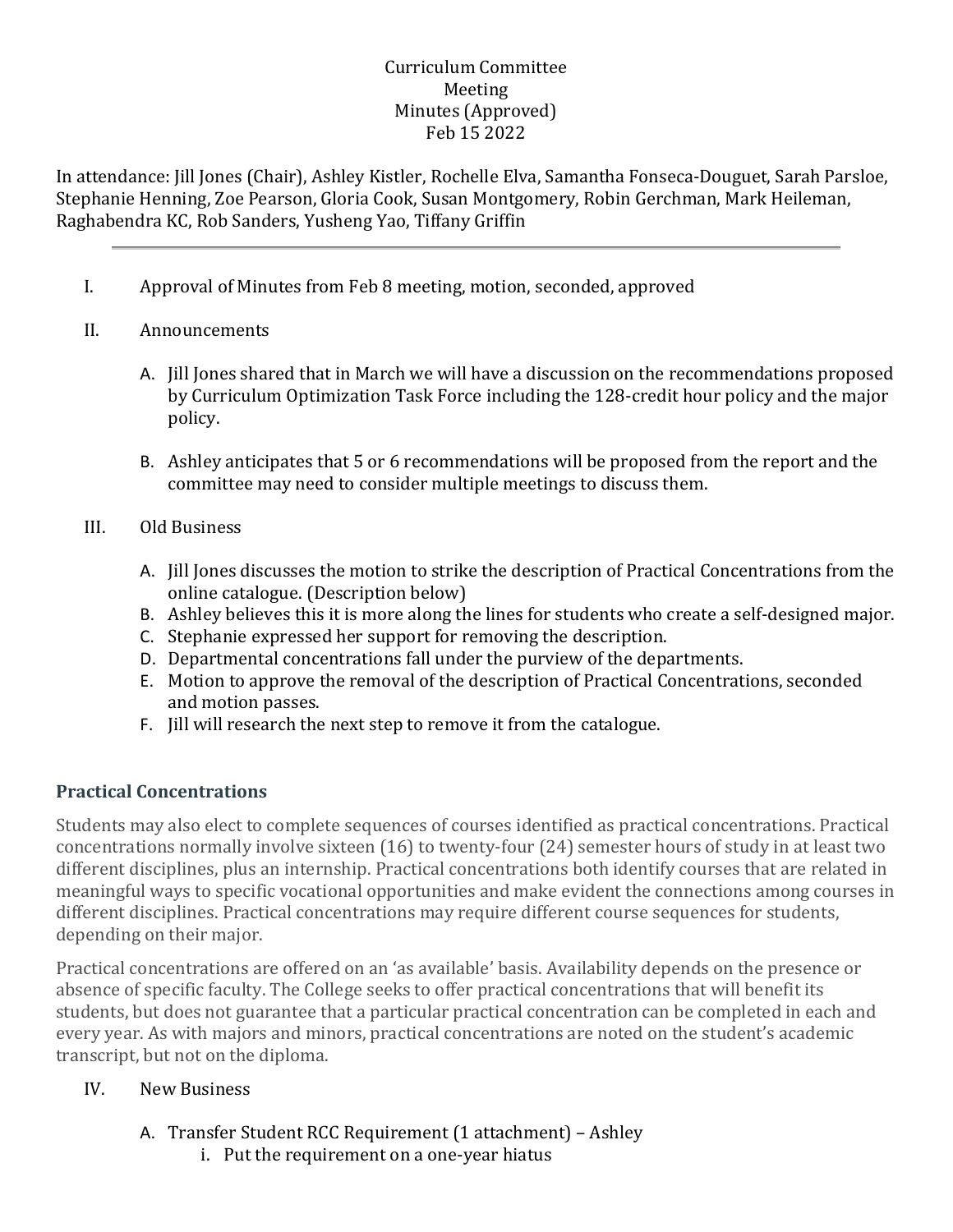- ii. Motion to open discussion
- iii. Ashley Kistler and Amy Armenia are currently reviewing the content of the course;
- iv. Transfer student task force is currently working on reviewing the transfer student experience at Rollins; these are students who have completed at least one semester at another institution or have an AA
- v. After the work of the task force, they hope to have a better plan for transfer students.
- vi. The college will still have peer mentors for Transfer students
- vii. Motion, seconded, motion passes.
- B. Discussion of New Position Review process and the use of our time
	- i. Motion to a committee of the whole, seconded, passes.
- C. Move from committee of a whole
- D. Assessing rFLA Ashley
	- i. Discussion of the challenges with assessing rFLA
		- 1. Need to streamline the process and make it less confusing
	- ii. She will propose two alternative models for assessing the program at the March rFLA meeting
		- 1. Option 1: Modified version of what we have now; focus on one skill overtime
		- 2. Option 2: Aligning outcome by Division; working with divisions to choose one outcome that aligns with the discipline
			- a. This suggestion was favored by members of the rFLA Advisory committee
			- b. Work within the division on how they teach those skills
			- c. Focus on the rubrics for that particular skill
			- d. Move the larger assessment process to be similar to Ethics Competency process
			- e. Discussion surrounding the pedagogy of teaching skills which need to be taught and reinforced
			- f. Possibly rotating outcomes in rFLA 300 because teaching a course where you need to assess for three outcomes is very difficult
		- 3. General support for streamlining the process

Meeting adjourned: 1:16 PM